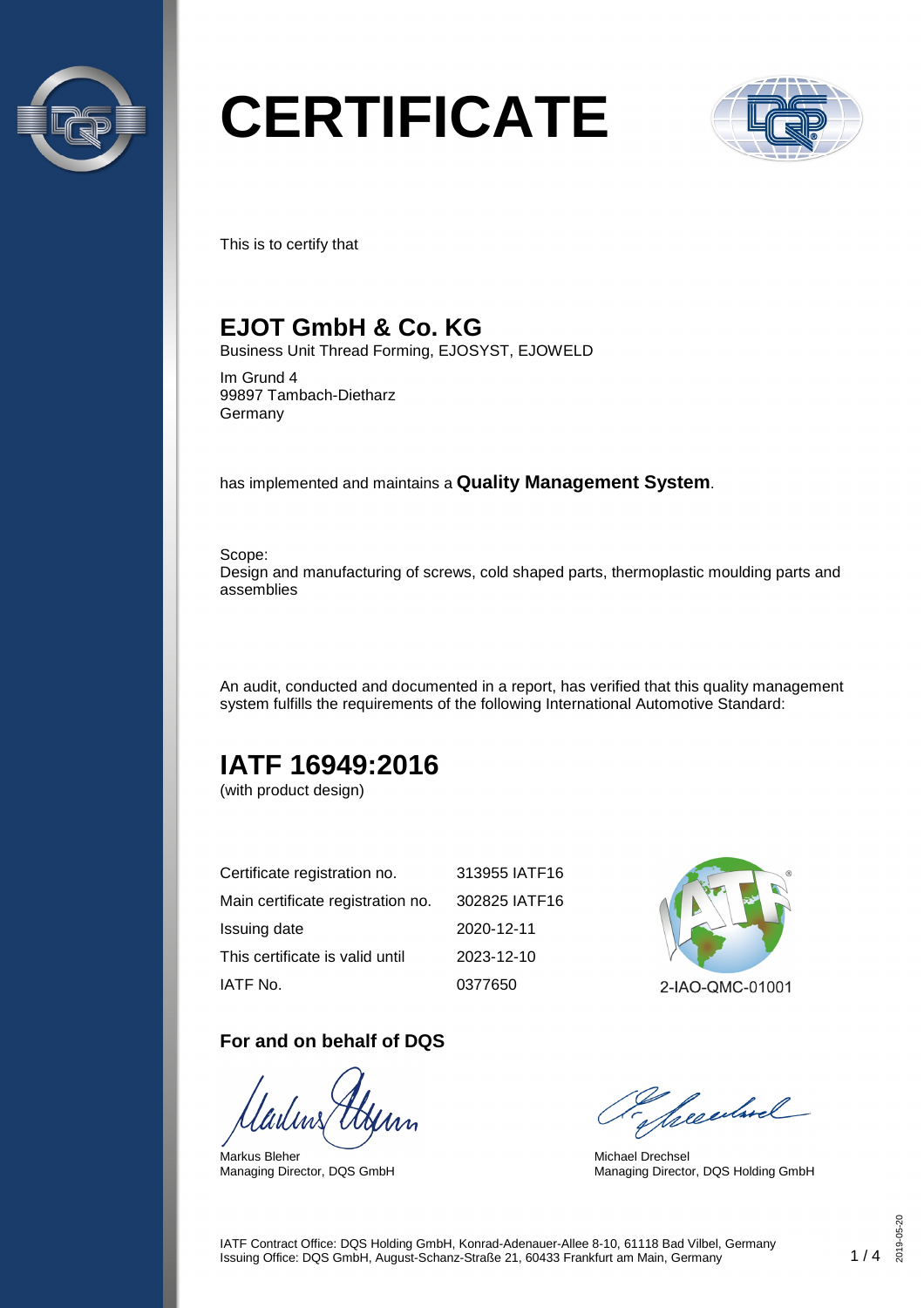

#### **Annex to certificate registration no.: 313955 IATF16 IATF-No.: 0377650**

## **EJOT GmbH & Co. KG**

Business Unit Thread Forming, EJOSYST, EJOWELD

Im Grund 4 99897 Tambach-Dietharz Germany



**Remote Location Scope**

**402855 EJOT AUSTRIA GmbH & Co KG Grazer Vorstadt 146 8570 Voitsberg Austria**

Sales

**402865 EJOT Fastening Systems Taicang Co., Ltd.** Sales **No.165, Fada Road, Loudong Street, Taicang, Jiangsu, 215413 Suzhou China**

**435504 EJOT CZ s.r.o. Zděbradská 65 25101 Rícany-Jazlovice Czech Republic**

Sales

Logistics, Distribution

**344412 EJOT GmbH & Co. KG Werk Berleburg / Business Unit Cold Forming Astenbergstraße 21 57319 Bad Berleburg Germany**

**302825 EJOT Holding GmbH & Co. KG Im Herrengarten 1 57319 Bad Berleburg Germany**

Purchasing, Finance, Facilities Management, Policy making, Warranty management, Information Technology, Internal Audit Management, Continuous Improvement, Supplier Management, Management Review, Human Resource, Quality System Management, Strategic planning

This annex (edition: 2020-12-11) is only valid in connection with the above-mentioned certificate. 2/4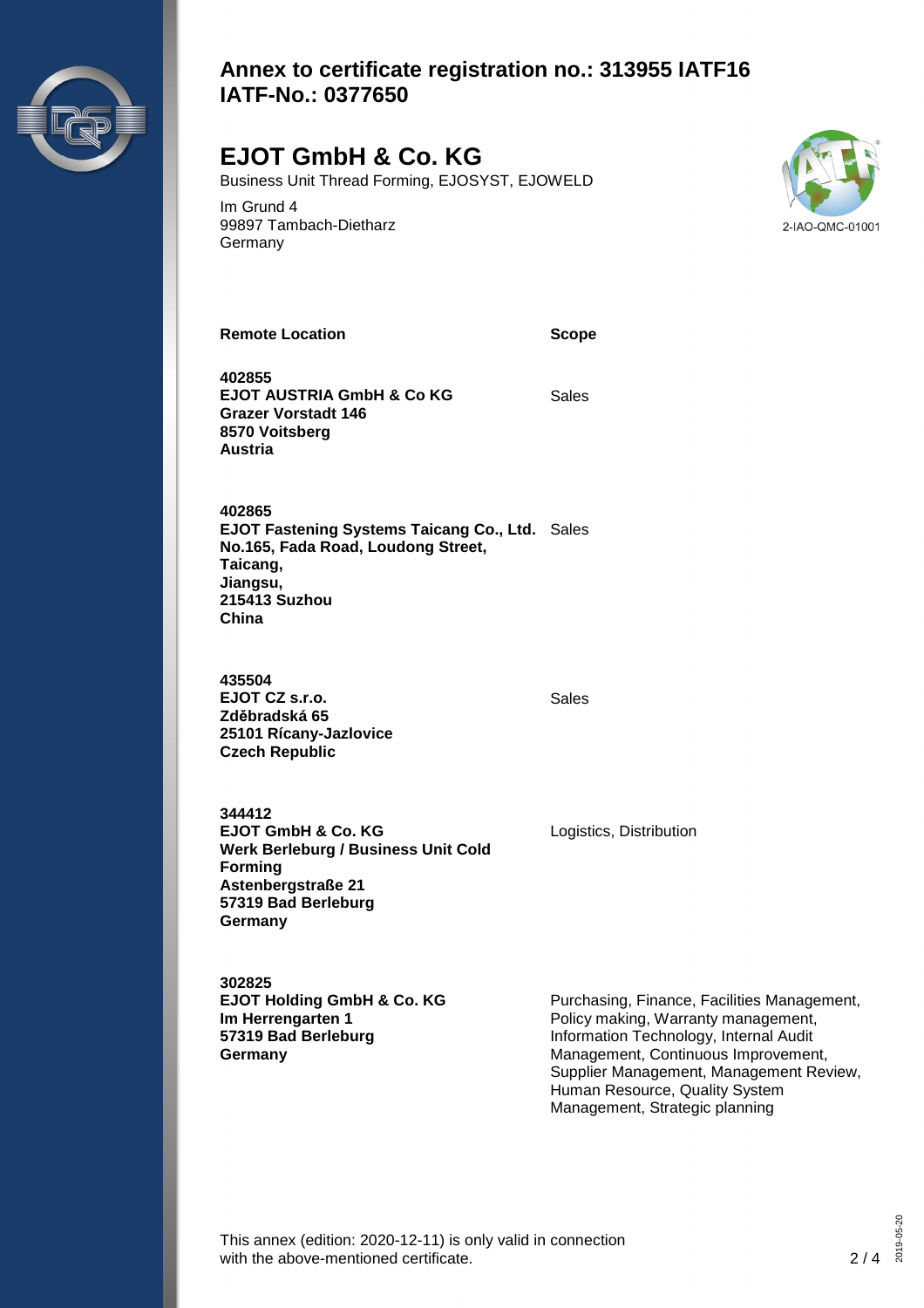

#### **Annex to certificate registration no.: 313955 IATF16 IATF-No.: 0377650**

## **EJOT GmbH & Co. KG**

Business Unit Thread Forming, EJOSYST, EJOWELD

Im Grund 4 99897 Tambach-Dietharz **Germany** 



**Remote Location Scope**

**492227 EJOT GmbH & Co. KG Im Herrengarten 1 57319 Bad Berleburg Germany**

**402860 EJOT FRANCE SARL Z.I. rue du Climont 67220 Ville France**

**535985 EJOT Hungária Kft. Leshegy út 16 2310 Szigetszentmiklós Hungary**

Sales

R & D, Laboratory, Contract Review, Sales

Sales

Sales

**510979 EJOT ITALIA S.R.L. Via Marco Polo 16 35011 Campodarsego (PD) Italy**

**319681 EJOT POLSKA SPÓŁKA Z OGRANICZONA** Sales **ODPOWIEDZIALNOSCIA SPÓŁKA KOMANDYTOWA ul. Jeżowska 9 42-793 Ciasna**

**Poland**

**537672 EJOT POLSKA SPÓŁKA Z OGRANICZONA** Logistics**ODPOWIEDZIALNOSCIA SPÓŁKA KOMANDYTOWA ul. Niemiecka 2 47-143 Olszowa Poland**

This annex (edition: 2020-12-11) is only valid in connection with the above-mentioned certificate. 3/4